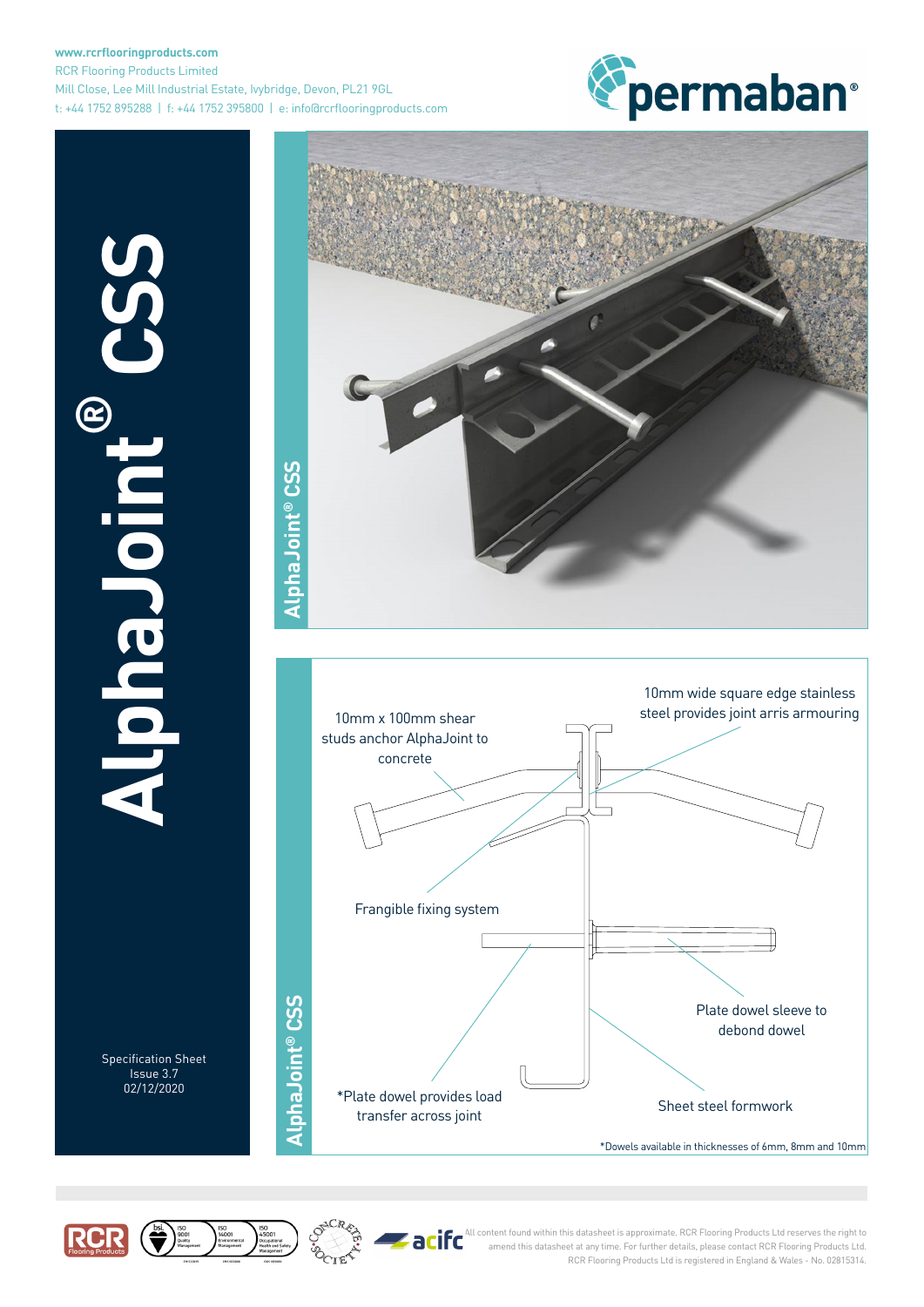#### **www.rcrflooringproducts.com** RCR Flooring Products Limited Mill Close, Lee Mill Industrial Estate, Ivybridge, Devon, PL21 9GL t: +44 1752 895288 | f: +44 1752 395800 | e: info@rcrflooringproducts.com



02/12/2020

**Bundle Weight (kg)**

# AlphaJoint® CSS Specification Sheet Issue 3.7





| dimensions and weight of AlphaJoint® CSS |                           |                                     |             |                                    |                                    |  |
|------------------------------------------|---------------------------|-------------------------------------|-------------|------------------------------------|------------------------------------|--|
| Joint Height,<br>h (mm)                  | <b>Dowel Size</b><br>(mm) | <b>Dowel</b><br><b>Centres (mm)</b> | Length (mm) | <b>Single Joint</b><br>Weight (kg) | <b>Number Per</b><br><b>Bundle</b> |  |
| 130                                      |                           |                                     |             | 21.7                               | 63                                 |  |
|                                          |                           |                                     |             |                                    |                                    |  |

| $150^{\circ}$ | 130 | $151 \times 120 \times 8$<br>600 |  | 3000 | 21.7 | 63 | 1487.1 |
|---------------|-----|----------------------------------|--|------|------|----|--------|
| 170           | 150 |                                  |  |      | 22.6 | 6  | 1498.6 |
| 190           | 175 |                                  |  |      | 23.8 | 52 | 1357.6 |
| 210           | 200 |                                  |  |      | 24.9 | 52 | 1414.8 |

Typical height and length values shown only. Weight values shown are based on AlphaJoint® CSS including TD8 dowels and are approximate.

| materials                   |                           |  |  |  |
|-----------------------------|---------------------------|--|--|--|
| <b>Component</b>            | <b>Material</b>           |  |  |  |
| Joint arris armouring (CSS) | EN 10088-2 1.4301 304L    |  |  |  |
| Sheet steel formwork        | EN 10130: 2006 DC01       |  |  |  |
| Shear stud                  | EN ISO 13918: 2017 S235J2 |  |  |  |
| Plate dowel                 | EN 10025-2: 2004 S275JR   |  |  |  |
| Plate dowel sleeve          | <b>HDPP</b>               |  |  |  |







All content found within this datasheet is approximate. RCR Flooring Products Ltd reserves the right to amend this datasheet at any time. For further details, please contact RCR Flooring Products Ltd. RCR Flooring Products Ltd is registered in England & Wales - No. 02815314.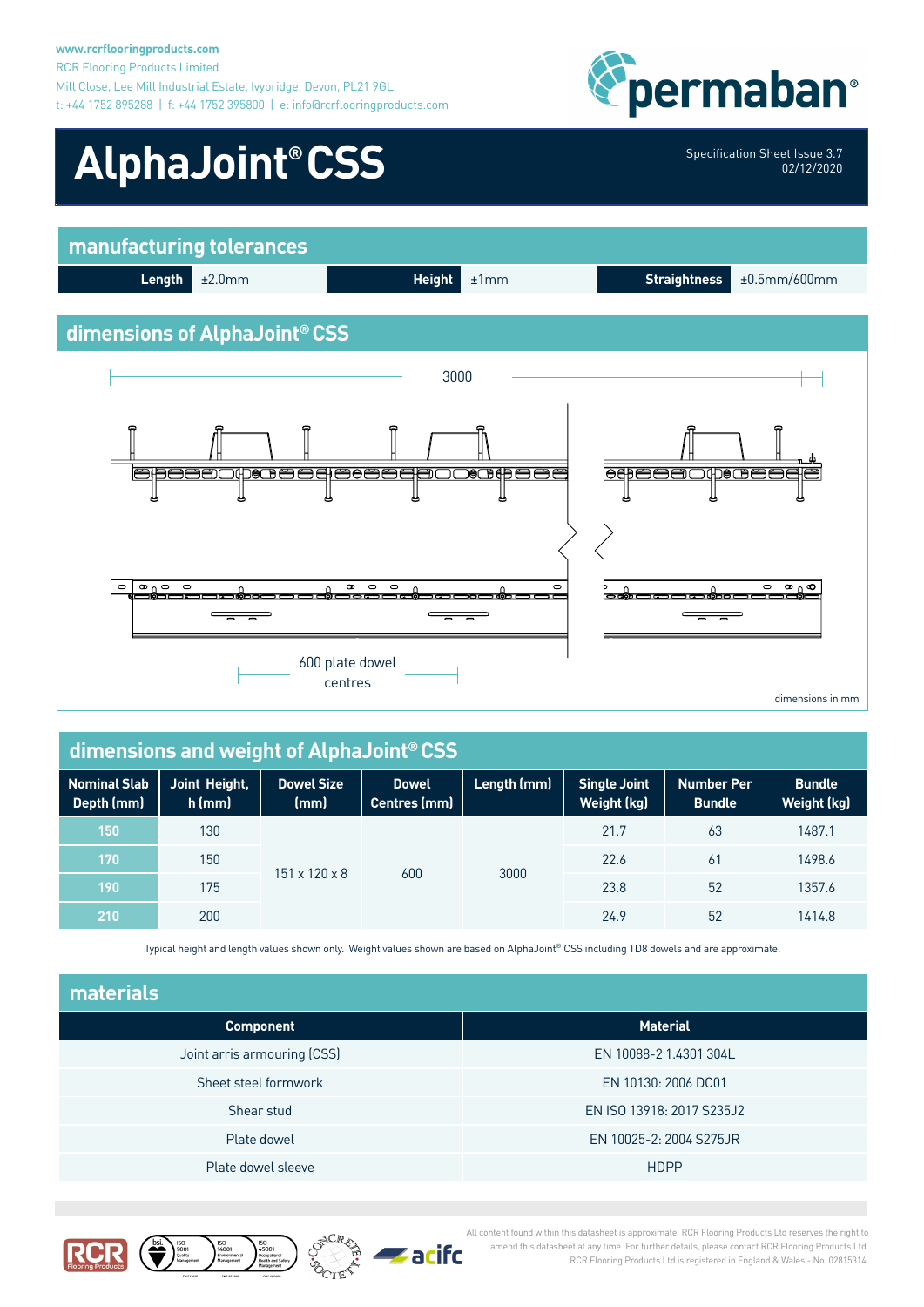

## AlphaJoint® CSS Specification Sheet Issue 3.7

02/12/2020

### **theoretical calculated ultimate loads at failure of dowel or concrete**

| (For typical slabs, 40N/mm <sup>2</sup> concrete and 20mm joint opening) |                   | <b>Unreinforced Slab</b> |                       |  |
|--------------------------------------------------------------------------|-------------------|--------------------------|-----------------------|--|
| <b>Slab Depth (mm)</b>                                                   | <b>Dowel Type</b> | <b>Bursting (kN/m)</b>   | <b>Bending (kN/m)</b> |  |
| 150                                                                      | TD <sub>6</sub>   | 31.2                     | 53.4                  |  |
|                                                                          | TD <sub>8</sub>   | 31.2                     | 87.2                  |  |
|                                                                          | <b>TD10</b>       | 31.2                     | 124.7                 |  |
|                                                                          | TD <sub>6</sub>   | 40.0                     | 53.4                  |  |
| 175                                                                      | TD <sub>8</sub>   | 40.0                     | 87.2                  |  |
|                                                                          | <b>TD10</b>       | 40.0                     | 124.7                 |  |
|                                                                          | TD6               | 49.9                     | 53.4                  |  |
| 200                                                                      | TD <sub>8</sub>   | 49.9                     | 87.2                  |  |
|                                                                          | <b>TD10</b>       | 49.9                     | 124.7                 |  |
| 225                                                                      | TD <sub>6</sub>   | 60.7                     | 53.4                  |  |
|                                                                          | TD8               | 60.7                     | 87.2                  |  |
|                                                                          | <b>TD10</b>       | 60.7                     | 124.7                 |  |
| 250                                                                      | TD <sub>6</sub>   | 72.4                     | 53.4                  |  |
|                                                                          | TD <sub>8</sub>   | 72.4                     | 87.2                  |  |
|                                                                          | <b>TD10</b>       | 72.4                     | 124.7                 |  |
| 275                                                                      | TD6               | 85.6                     | 53.4                  |  |
|                                                                          | TD <sub>8</sub>   | 85.6                     | 87.2                  |  |
|                                                                          | <b>TD10</b>       | 85.6                     | 124.7                 |  |
| 300                                                                      | TD <sub>6</sub>   | 86.9                     | 53.4                  |  |
|                                                                          | TD <sub>8</sub>   | 85.9                     | 87.2                  |  |
|                                                                          | <b>TD10</b>       | 85.9                     | 124.7                 |  |